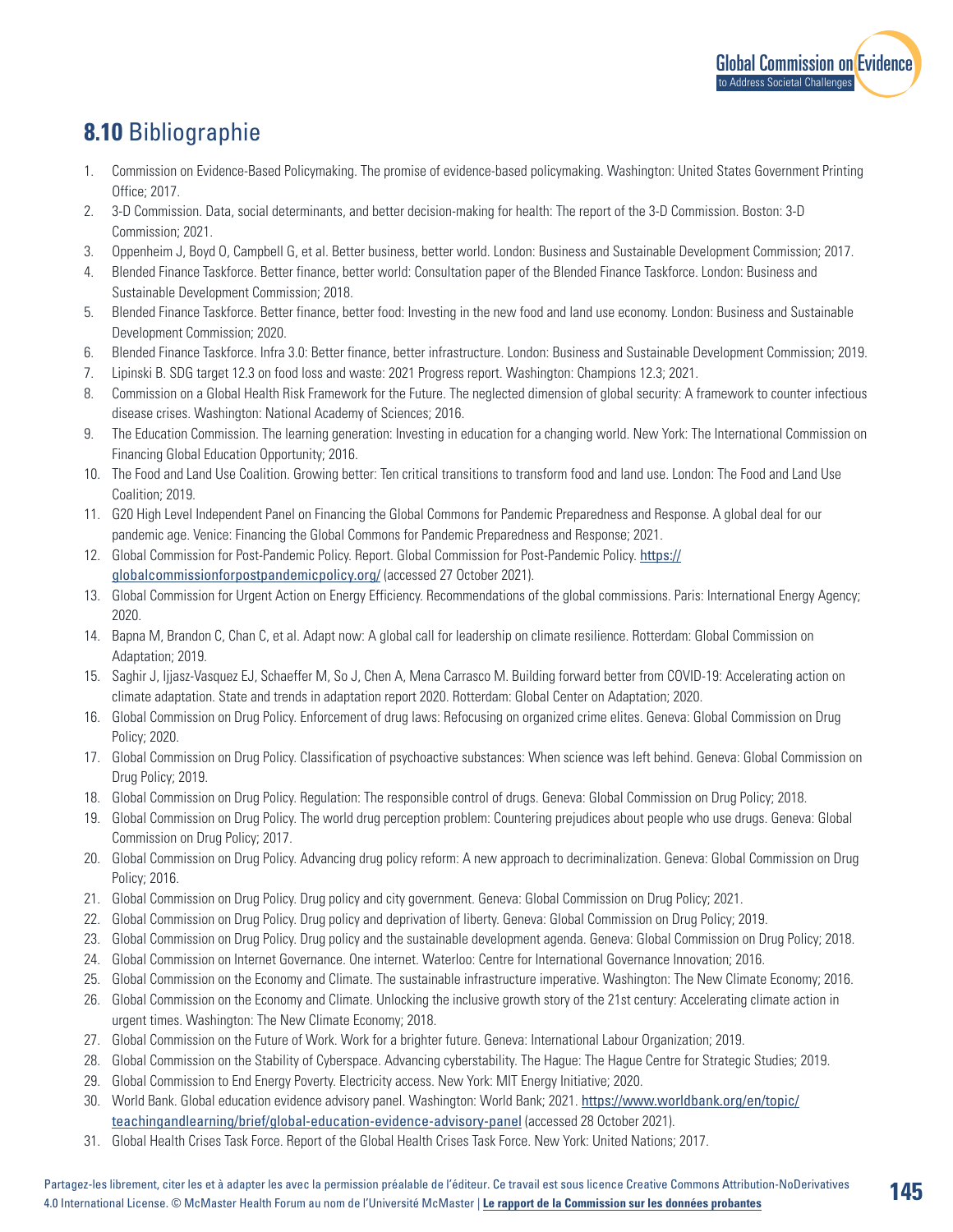- 32. Global High-Level Panel on Water and Peace. A matter of survival. Geneva: Swiss Agency for Development and Cooperation; 2017.
- 33. Global Ocean Commission. The future of our ocean: Next steps and priorities. Oxford: Somerville College; 2016.
- 34. Global Task Force on Cholera Control. Ending cholera: A global roadmap to 2030. Annecy: Mérieux Foundation; 2017.
- 35. Global Zero. Global Zero action plan. Paris: Global Zero; 2017. <https://www.globalzero.org/reaching-zero/> (accessed 28 October 2021).
- 36. Horton R, Araujo EC, Bhorat H, et al. Final report of the expert group to the high-level commission on health employment and economic growth. Geneva: World Health Organization; 2016.
- 37. High Level Panel for Sustainable Ocean Economy. Ocean solutions that benefit people, nature and the economy. Washington: World Resources Institute; 2020.
- 38. High Level Panel of Experts on Food Security and Nutrition. Promoting youth engagement and employment in agriculture and food systems. A report by the High Level Panel of Experts on Food Security and Nutrition of the Committee on World Food Security. Rome: Food and Agriculture Organization; 2021.
- 39. High Level Panel of Experts on Food Security and Nutrition. Food security and nutrition: Building a global narrative towards 2030. A report by the High Level Panel of Experts on Food Security and Nutrition of the Committee on World Food Security. Rome: Food and Agriculture Organization; 2020.
- 40. High Level Panel of Experts on Food Security and Nutrition. Agroecological and other innovative approaches for sustainable agriculture and food systems that enhance food security and nutrition. A report by the High Level Panel of Experts on Food Security and Nutrition of the Committee on World Food Security. Rome: Food and Agriculture Organization; 2019.
- 41. High Level Panel of Experts on Food Security and Nutrition. Multi-stakeholder partnerships to finance and improve food security and nutrition in the framework of the 2030 agenda. A report by the High Level Panel of Experts on Food Security and Nutrition of the Committee on World Food Security. Rome: Food and Agriculture Organization; 2018.
- 42. High Level Panel of Experts on Food Security and Nutrition. Nutrition and food systems. A report by the High Level Panel of Experts on Food Security and Nutrition of the Committee on World Food Security. Rome: Food and Agriculture Organization; 2017.
- 43. High Level Panel of Experts on Food Security and Nutrition. Sustainable forestry for food security and nutrition. A report by the High Level Panel of Experts on Food Security and Nutrition of the Committee on World Food Security. Rome: Food and Agriculture Organization; 2017.
- 44. High Level Panel of Experts on Food Security and Nutrition. Sustainable agricultural development for food security and nutrition: What roles for livestock? A report by the High Level Panel of Experts on Food Security and Nutrition of the Committee on World Food Security. Rome: Food and Agriculture Organization; 2016.
- 45. High Level Panel of Legal Experts on Media Freedom. Advice on promoting more effective investigations into abuses against journalists. London: International Bar Association; 2020.
- 46. Yeginsu C. Report on providing safe refuge to journalists at risk. High Level Panel of Legal Experts on Media Freedom. London: International Bar Association; 2020.
- 47. High Level Panel of Legal Experts on Media Freedom. A pressing concern: Protecting and promoting press freedom by strengthening consular support to journalists at risk. London: International Bar Association; 2020.
- 48. High Level Panel of Legal Experts on Media Freedom. Report on the use of targeted sanctions to protect journalists. London: International Bar Association; 2020.
- 49. High Level Panel on Access to Medicines. Promoting innovation and access to health technologies. New York: United Nations; 2016.
- 50. High Level Panel on Digital Interdependence. The age of digital interdependence. New York: United Nations; 2019.
- 51. High Level Panel on Humanitarian Financing. Too important to fail: Addressing the humanitarian financing gap. Istanbul: ReliefWeb; 2016.
- 52. High Level Panel on Internal Displacement. Shining a light on internal displacement: A vision for the future. Geneva: United Nations; 2021.
- 53. High Level Panel on International Financial Accountability TaIfAtA. Financial integrity for sustainable development. New York: United Nations; 2021.
- 54. High Level Panel on the Future of Multilateral Development Banking. Multilateral development banking for this century's development challenges: Five recommendations to shareholders of the old and new multilateral development banks. Washington: Center for Global Development; 2016.
- 55. High Level Panel on Water. Making every drop count: An agenda for water action. New York: United Nations; 2018.
- 56. High Level Panel on Women's Economic Empowerment. A call to action for gender equality and women's economic empowerment. Leave no one behind. New York: United Nations; 2016.
- 57. High Level Panel on Women's Economic Empowerment. Taking action for transformational change on women's economic empowerment. Leave no one behind. New York: United Nations; 2017.
- 58. The Independent Panel for Pandemic Preparedness and Response. COVID-19: Make it the last pandemic. Geneva: World Health Organization; 2021.
- 59. International Commission on the Future of Food and Agriculture. Manifesto on food for health: Cultivating biodiversity, cultivating health. New Delhi: Navdanya International; 2019.